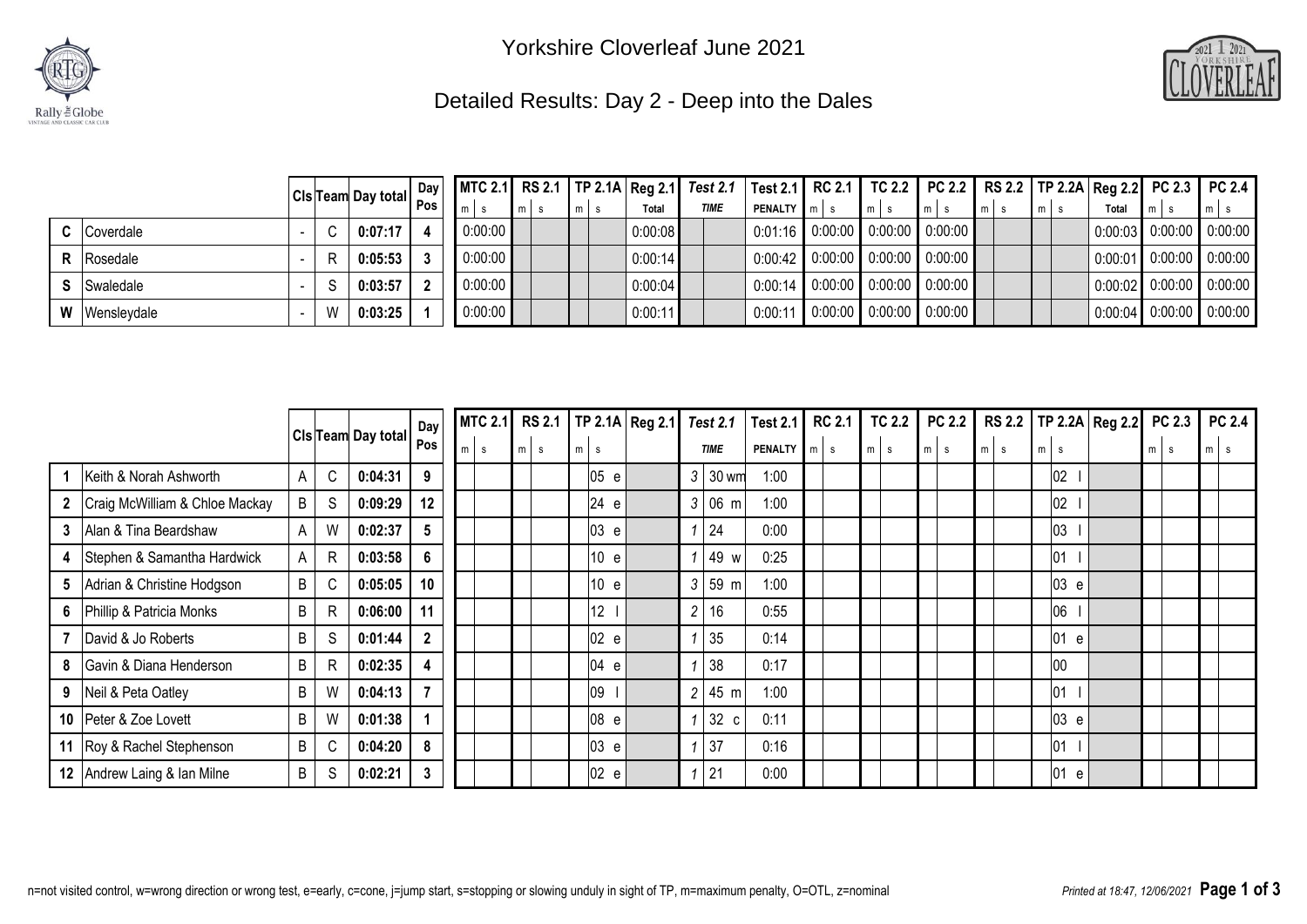



## Detailed Results: Day 2 - Deep into the Dales

|                      |    | Cls Team Day total Day |         |      |      |                |         | TC 2.3   RS 2.3   TP 2.3A   TP 2.3B   Reg 2.3   Test 2.2   Test 2.2   RS 2.4   TP 2.4A   TP 2.4B   Reg 2.4   Test 2.3   Test 2.3 |                    |     |         |             |                |
|----------------------|----|------------------------|---------|------|------|----------------|---------|----------------------------------------------------------------------------------------------------------------------------------|--------------------|-----|---------|-------------|----------------|
|                      |    |                        |         | Imis | Imis | m <sub>1</sub> | Total   | <b>TIME</b>                                                                                                                      | <b>PENALTY</b> m s | m s | Total   | <b>TIME</b> | <b>PENALTY</b> |
| <b>C</b> Coverdale   |    | $0:07:17$              | 0:00:00 |      |      |                | 0:02:03 |                                                                                                                                  | 0:00:20            |     | 0:01:16 |             | 0:00:14        |
| <b>R</b> Rosedale    | R. | 0:05:53                | 0:00:00 |      |      |                | 0:01:00 |                                                                                                                                  | 0:00:17            |     | 0:01:16 |             | 0:00:01        |
| <b>S</b> Swaledale   | S. | 0:03:57                | 0:00:00 |      |      |                | 0:01:03 |                                                                                                                                  | 0:00:38            |     | 0:01:06 |             | 0:00:26        |
| <b>W</b> Wensleydale | W  | 0:03:25                | 0:00:00 |      |      |                | 0:00:36 |                                                                                                                                  | 0:00:17            |     | 0:01:22 |             | 0:00:19        |

|                 |                                |   |   |                           | Day            |   | <b>TC 2.3</b> | <b>RS 2.3</b> |   |          |                | TP 2.3A   TP 2.3B   Reg 2.3 |                | <b>Test 2.2</b> | <b>Test 2.2</b> | <b>RS 2.4</b>    |    |          | TP 2.4A   TP 2.4B   Reg 2.4 |                | <b>Test 2.3</b> | <b>Test 2.3</b> |
|-----------------|--------------------------------|---|---|---------------------------|----------------|---|---------------|---------------|---|----------|----------------|-----------------------------|----------------|-----------------|-----------------|------------------|----|----------|-----------------------------|----------------|-----------------|-----------------|
|                 |                                |   |   | <b>CIs Team Day total</b> | Pos            | m | s.            | m<br><b>S</b> | m | <b>S</b> | $m$ s          |                             |                | <b>TIME</b>     | PENALTY         | $m$ <sub>s</sub> | m. | <b>S</b> | m<br><b>S</b>               |                | <b>TIME</b>     | <b>PENALTY</b>  |
|                 | Keith & Norah Ashworth         | A | C | 0:04:31                   | 9              |   |               |               |   | 00       | 55             |                             |                | 41              | 0:08            |                  |    | 00       | 36                          |                | 30              | 0:00            |
|                 | Craig McWilliam & Chloe Mackay | B | S | 0:09:29                   | 12             |   |               |               |   | 13       | $60 \text{ m}$ |                             | $\overline{2}$ | 12              | 0:49            |                  |    | 23       | 60 m                        |                | 51              | 0:30            |
| 3               | Alan & Tina Beardshaw          | Α | W | 0:02:37                   | 5              |   |               |               |   | 10       | 46             |                             |                | 50 sa           | 0:17            |                  |    | 08       | 40                          |                | 51<br>sal       | 0:21            |
| 4               | Stephen & Samantha Hardwick    | A | R | 0:03:58                   | 6              |   |               |               |   | 04       | 58             |                             |                | 33              | 0:00            |                  |    | 05<br>e  | 52                          |                | 31              | 0:01            |
| 5               | Adrian & Christine Hodgson     | B | C | 0:05:05                   | 10             |   |               |               |   | 80       | $60 \text{ m}$ |                             |                | 35              | 0:12            |                  |    | 09       | $34$                        |                | 35 sa           | 0:14            |
| 6               | Phillip & Patricia Monks       | B | R | 0:06:00                   | 11             |   |               |               |   | 09       | 37             |                             |                | 40              | 0:17            |                  |    | 60 m     | 48                          |                | 59 sa           | 0:38            |
|                 | David & Jo Roberts             | B | S | 0:01:44                   | $\overline{2}$ |   |               |               |   | 10<br>e  | 17             |                             |                | 39 sa           | 0:16            |                  |    | 15z      | 08                          |                | 28              | 0:07            |
| 8               | Gavin & Diana Henderson        | B | R | 0:02:35                   | 4              |   |               |               |   | 03 e     | 11             |                             |                | 40              | 0:17            |                  |    | 15<br>z  | 04                          | $\overline{ }$ | 21              | 0:00            |
| 9               | Neil & Peta Oatley             | B | W | 0:04:13                   | $\overline{7}$ |   |               |               |   | 11       | 15             |                             |                | 54              | 0:31            |                  |    | 15z      | 23                          |                | 37              | 0:16            |
| 10 <sup>°</sup> | Peter & Zoe Lovett             | B | W | 0:01:38                   |                |   |               |               |   | 05 e     | 05             |                             |                | 23              | 0:00            |                  |    | 15<br>z  | 29                          |                | 24              | 0:03            |
| 11              | Roy & Rachel Stephenson        | B | C | 0:04:20                   | 8              |   |               |               |   | 00       | 2 00 n         |                             |                | 55              | 0:32            |                  |    | 15<br>z  | 25                          |                | 40              | 0:19            |
| 12              | Andrew Laing & Ian Milne       | B | S | 0:02:21                   | 3              |   |               |               |   | 07       | 29             |                             |                | 45              | 0:22            |                  |    | 15z      | 28                          |                | 40              | 0:19            |